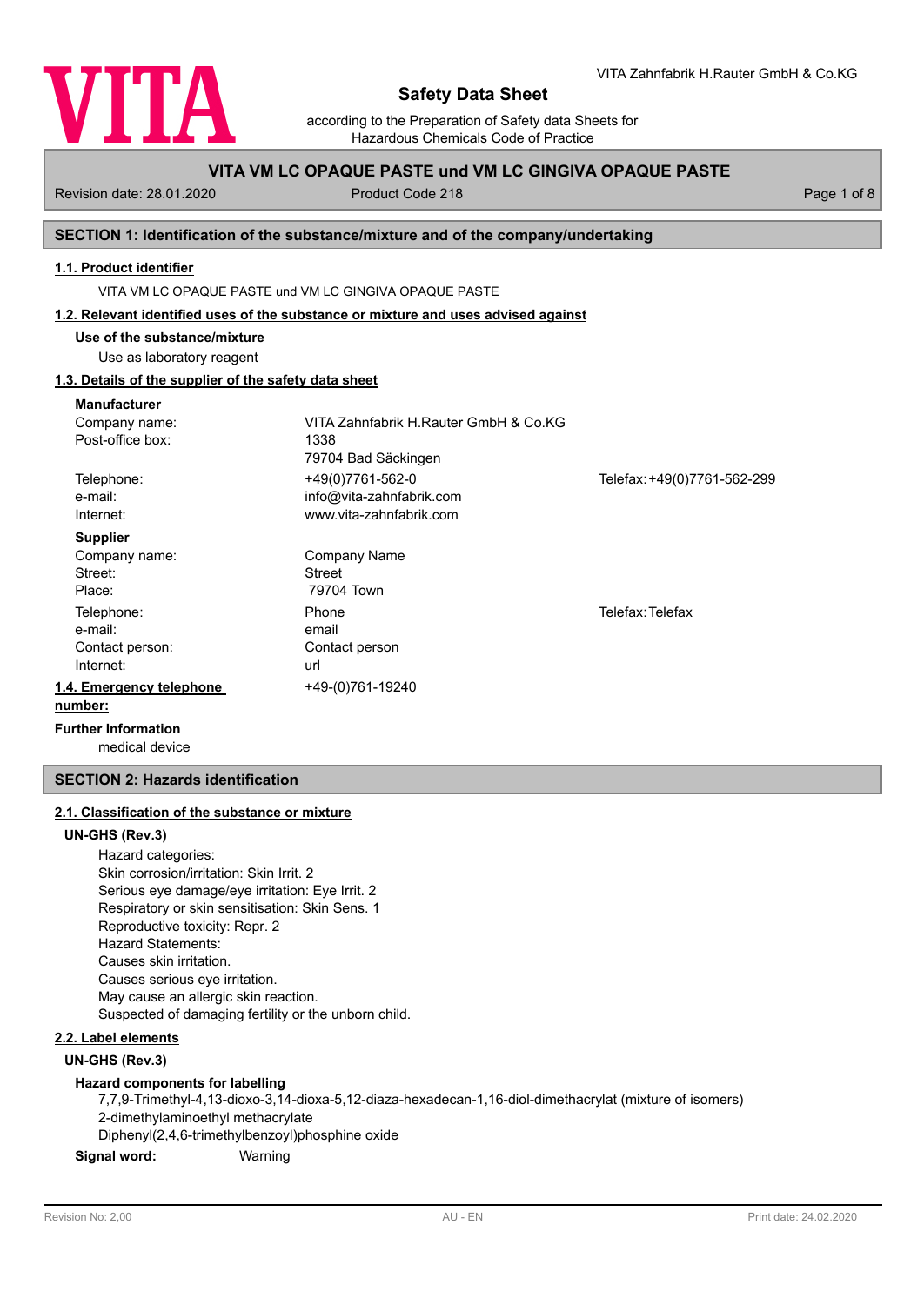

according to the Preparation of Safety data Sheets for Hazardous Chemicals Code of Practice

# **VITA VM LC OPAQUE PASTE und VM LC GINGIVA OPAQUE PASTE**

Revision date: 28.01.2020 Page 2 of 8

**Pictograms:**

## **Hazard statements**

| H315 | Causes skin irritation.                              |
|------|------------------------------------------------------|
| H317 | May cause an allergic skin reaction.                 |
| H319 | Causes serious eye irritation.                       |
| H361 | Suspected of damaging fertility or the unborn child. |

#### **Precautionary statements**

| P <sub>201</sub> | Obtain special instructions before use.                                                                                             |
|------------------|-------------------------------------------------------------------------------------------------------------------------------------|
| P <sub>202</sub> | Do not handle until all safety precautions have been read and understood.                                                           |
| P <sub>261</sub> | Avoid breathing dust/fume/gas/mist/vapours/spray.                                                                                   |
| P <sub>264</sub> | Wash hands thoroughly after handling.                                                                                               |
| P <sub>272</sub> | Contaminated work clothing should not be allowed out of the workplace.                                                              |
| P <sub>280</sub> | Wear protective gloves/protective clothing/eye protection/face protection.                                                          |
| P302+P352        | IF ON SKIN: Wash with plenty of water.                                                                                              |
| P362+P364        | Take off contaminated clothing and wash it before reuse.                                                                            |
| P305+P351+P338   | IF IN EYES: Rinse cautiously with water for several minutes. Remove contact lenses, if<br>present and easy to do. Continue rinsing. |
| P337+P313        | If eye irritation persists: Get medical advice/attention.                                                                           |
| P308+P313        | IF exposed or concerned: Get medical advice/attention.                                                                              |
| P405             | Store locked up.                                                                                                                    |
| P <sub>501</sub> | Dispose of waste according to applicable legislation.                                                                               |

### **2.3. Other hazards**

No information available.

# **SECTION 3: Composition/information on ingredients**

#### **3.2. Mixtures**

#### **Hazardous components**

| <b>CAS No</b> | Chemical name                                                                                               | Quantity   |
|---------------|-------------------------------------------------------------------------------------------------------------|------------|
| 72869-86-4    | 7.7.9-Trimethyl-4.13-dioxo-3.14-dioxa-5.12-diaza-hexadecan-1.16-diol-dimethacrylat (mixture of<br>(isomers) | $15 - 20%$ |
| 94108-97-1    | Ditrimethylolpropane Tetraacrylate                                                                          | $5 - 10\%$ |
| 2867-47-2     | 2-dimethylaminoethyl methacrylate                                                                           | $5 - 10%$  |
| 10373-78-1    | Camphorquinone                                                                                              | $1 - 5%$   |
| 75980-60-8    | Diphenyl(2,4,6-trimethylbenzoyl)phosphine oxide                                                             | $1 - 5%$   |

## **SECTION 4: First aid measures**

# **4.1. Description of first aid measures**

## **General information**

When in doubt or if symptoms are observed, get medical advice.

#### **After inhalation**

Provide fresh air. When in doubt or if symptoms are observed, get medical advice.

# **After contact with skin**

After contact with skin, wash immediately with plenty of water and soap. Take off immediately all contaminated clothing and wash it before reuse. Medical treatment necessary.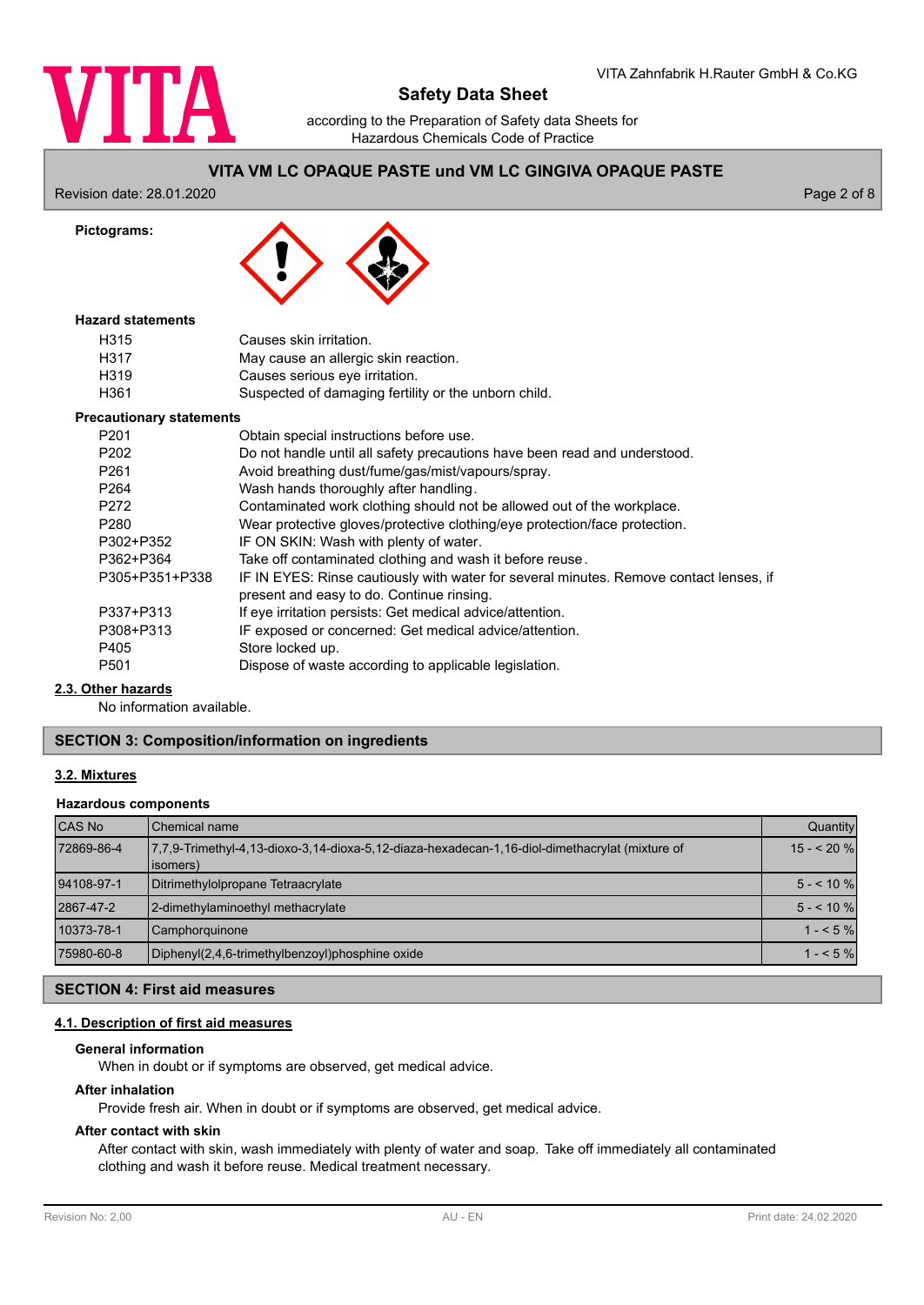

according to the Preparation of Safety data Sheets for Hazardous Chemicals Code of Practice

# **VITA VM LC OPAQUE PASTE und VM LC GINGIVA OPAQUE PASTE**

Revision date: 28.01.2020 Page 3 of 8

#### **After contact with eyes**

After contact with the eyes, rinse with water with the eyelids open for a sufficient length of time, then consult an ophthalmologist immediately. Remove contact lenses, if present and easy to do. Continue rinsing.

#### **After ingestion**

Rinse mouth immediately and drink plenty of water. Observe risk of aspiration if vomiting occurs. Never give anything by mouth to an unconscious person or a person with cramps. Call a doctor.

## **4.2. Most important symptoms and effects, both acute and delayed**

No information available.

#### **4.3. Indication of any immediate medical attention and special treatment needed**

Treat symptomatically.

#### **SECTION 5: Firefighting measures**

#### **5.1. Extinguishing media**

#### **Suitable extinguishing media**

Co-ordinate fire-fighting measures to the fire surroundings.

#### **5.2. Special hazards arising from the substance or mixture**

Non-flammable.

#### **5.3. Advice for firefighters**

Wear a self-contained breathing apparatus and chemical protective clothing. Full protection suit.

#### **Additional information**

Suppress gases/vapours/mists with water spray jet. Collect contaminated fire extinguishing water separately. Do not allow entering drains or surface water.

# **SECTION 6: Accidental release measures**

#### **6.1. Personal precautions, protective equipment and emergency procedures**

Provide adequate ventilation. Do not breathe gas/fumes/vapour/spray. Avoid dust formation. Do not breathe dust. Avoid contact with skin, eyes and clothes. Use personal protection equipment. Remove persons to safety.

#### **6.2. Environmental precautions**

Do not allow to enter into surface water or drains.

## **6.3. Methods and material for containment and cleaning up**

Take up mechanically. Treat the recovered material as prescribed in the section on waste disposal.

#### **6.4. Reference to other sections**

Safe handling: see section 7 Personal protection equipment: see section 8 Disposal: see section 13

#### **SECTION 7: Handling and storage**

#### **7.1. Precautions for safe handling**

#### **Advice on safe handling**

Provide adequate ventilation. Do not breathe gas/fumes/vapour/spray. Avoid contact with skin, eyes and clothes. Avoid dust formation. Do not breathe dust. Use personal protection equipment.

### **Advice on protection against fire and explosion**

Usual measures for fire prevention.

#### **7.2. Conditions for safe storage, including any incompatibilities**

## **Requirements for storage rooms and vessels**

Keep container tightly closed.

#### **Hints on joint storage**

No information available.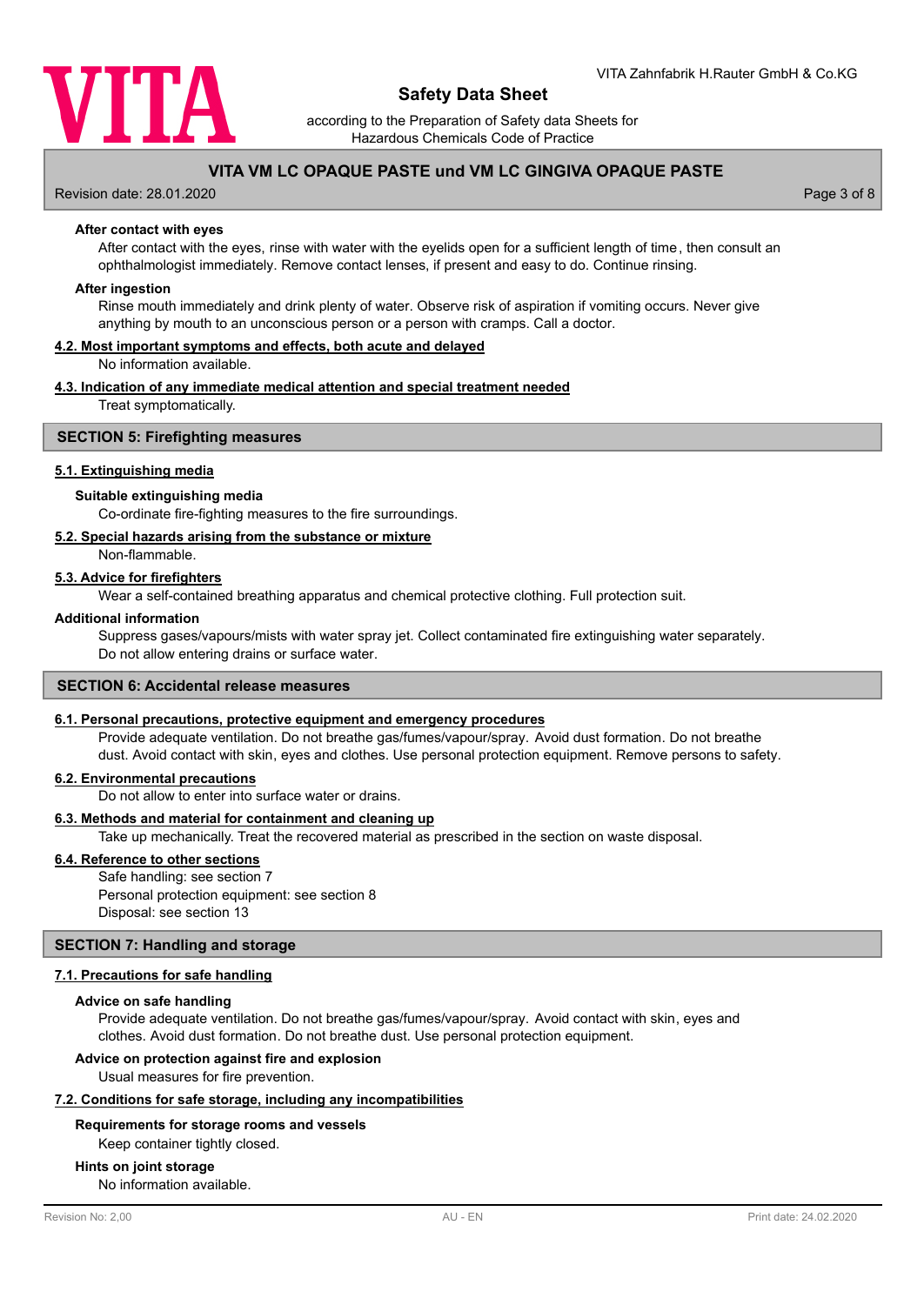

according to the Preparation of Safety data Sheets for Hazardous Chemicals Code of Practice

# **VITA VM LC OPAQUE PASTE und VM LC GINGIVA OPAQUE PASTE**

Revision date: 28.01.2020 Page 4 of 8

# **7.3. Specific end use(s)**

Use as laboratory reagent

# **SECTION 8: Exposure controls/personal protection**

#### **8.1. Control parameters**

#### **Additional advice on limit values**

Value:

Titanium dioxide

10 mg/m $3$  TWA (a)

(a) This value is for inhalable dust containing no asbestos and < 1% crystalline silica.

Source: Workplace exposure standards for airborne contaminants, Publication date: 16 December 2019

#### **8.2. Exposure controls**





#### **Appropriate engineering controls**

Provide adequate ventilation as well as local exhaustion at critical locations.

#### **Protective and hygiene measures**

Remove contaminated, saturated clothing immediately. Draw up and observe skin protection programme. Wash hands and face before breaks and after work and take a shower if necessary . When using do not eat, drink, smoke, sniff. Do not breathe gas/fumes/vapour/spray. Avoid contact with skin, eyes and clothes.

#### **Eye/face protection**

Suitable eye protection: goggles.

## **Hand protection**

Wear suitable gloves. Suitable material: NBR (Nitrile rubber) Breakthrough time (maximum wearing time): 480 min

The quality of the protective gloves resistant to chemicals must be chosen as a function of the specific working place concentration and quantity of hazardous substances. For special purposes, it is recommended to check the resistance to chemicals of the protective gloves mentioned above together with the supplier of these gloves.

#### **Skin protection**

Use of protective clothing.

#### **Respiratory protection**

In case of inadequate ventilation wear respiratory protection. Provide adequate ventilation as well as local exhaustion at critical locations. Technical ventilation of workplace.

#### **Environmental exposure controls**

Avoid release to the environment.

## **SECTION 9: Physical and chemical properties**

## **9.1. Information on basic physical and chemical properties**

| Physical state: | Liquid (pasty)         |                |
|-----------------|------------------------|----------------|
| Colour:         | Trade name/designation |                |
| Odour:          | like: ester            |                |
| pH-Value:       |                        | not determined |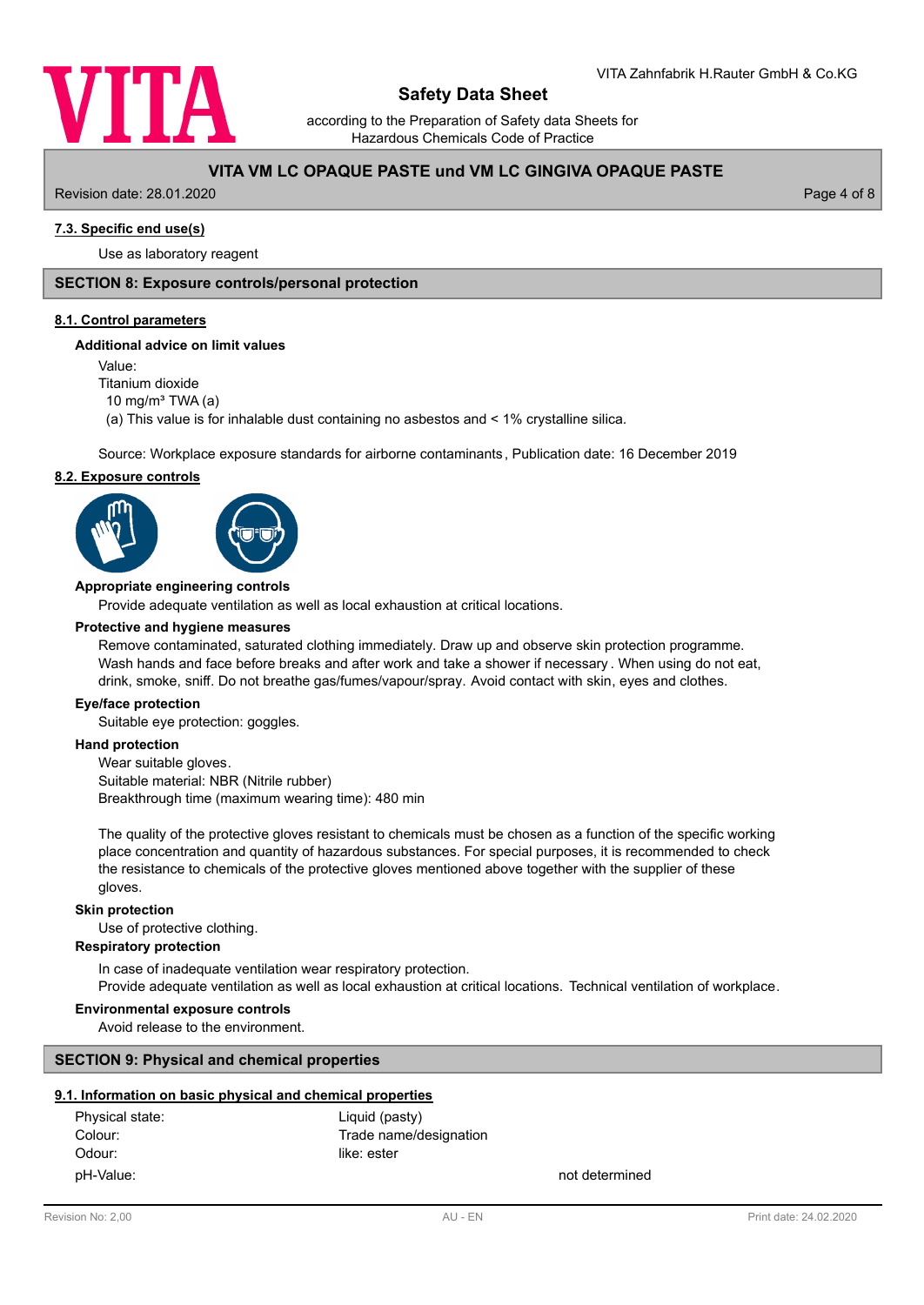

VITA Zahnfabrik H.Rauter GmbH & Co.KG

according to the Preparation of Safety data Sheets for Hazardous Chemicals Code of Practice

# **VITA VM LC OPAQUE PASTE und VM LC GINGIVA OPAQUE PASTE**

Revision date: 28.01.2020 Page 5 of 8

| Changes in the physical state                                 |                |
|---------------------------------------------------------------|----------------|
| Melting point:                                                | not determined |
| Initial boiling point and boiling range:                      | not determined |
| Flash point:                                                  | 151 °C         |
| Flammability                                                  |                |
| Solid:                                                        | not determined |
| Gas:                                                          | not applicable |
| <b>Explosive properties</b><br>The product is not: Explosive. |                |
| Lower explosion limits:                                       | not determined |
| Upper explosion limits:                                       | not determined |
| <b>Auto-ignition temperature</b>                              |                |
| Solid:                                                        | not determined |
| Gas:                                                          | not applicable |
| Decomposition temperature:                                    | not determined |
| <b>Oxidizing properties</b><br>Not oxidising.                 |                |
| Vapour pressure:<br>(at 50 $°C$ )                             | <= 1100 hPa    |
| Density:                                                      | not determined |
| Water solubility:                                             | <b>No</b>      |
| Solubility in other solvents<br>not determined                |                |
| Partition coefficient:                                        | not determined |
| Viscosity / dynamic:                                          | not determined |
| Viscosity / kinematic:                                        | not determined |
| Vapour density:                                               | not determined |
| Evaporation rate:                                             | not determined |
| 9.2. Other information                                        |                |
| Solid content:                                                | 49,4 %         |
| Odour threshold: not determined                               |                |

# **SECTION 10: Stability and reactivity**

## **10.1. Reactivity**

No hazardous reaction when handled and stored according to provisions.

# **10.2. Chemical stability**

The product is stable under storage at normal ambient temperatures.

# **10.3. Possibility of hazardous reactions**

No known hazardous reactions.

## **10.4. Conditions to avoid**

No information available.

# **10.5. Incompatible materials**

No information available.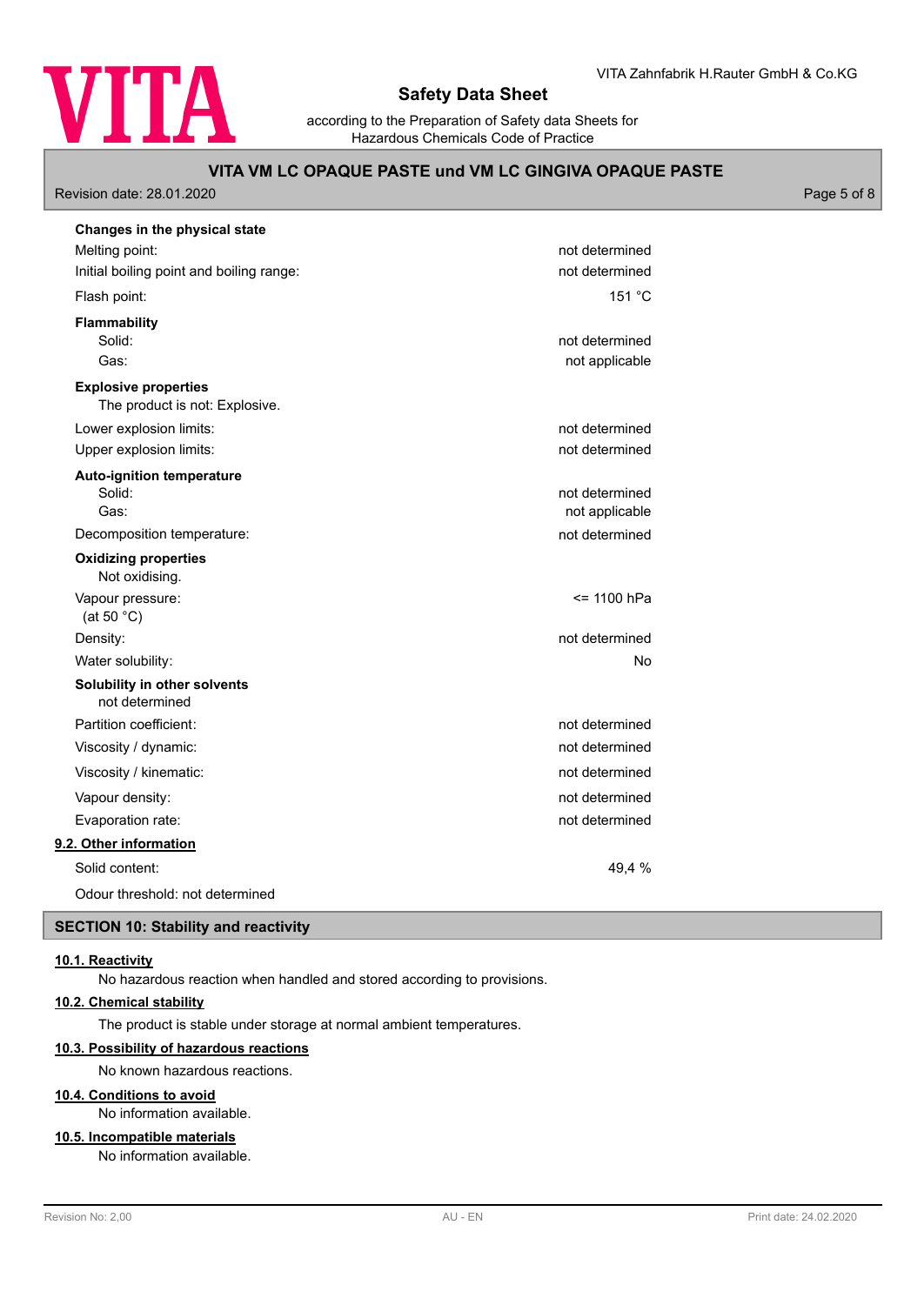

according to the Preparation of Safety data Sheets for Hazardous Chemicals Code of Practice

# **VITA VM LC OPAQUE PASTE und VM LC GINGIVA OPAQUE PASTE**

Revision date: 28.01.2020 Page 6 of 8

#### **10.6. Hazardous decomposition products**

No known hazardous decomposition products.

#### **SECTION 11: Toxicological information**

#### **11.1. Information on toxicological effects**

#### **Acute toxicity**

Based on available data, the classification criteria are not met.

| <b>CAS No</b> | <b>Chemical name</b>              |                             |                |        |        |
|---------------|-----------------------------------|-----------------------------|----------------|--------|--------|
|               | Exposure route                    | IDose                       | <b>Species</b> | Source | Method |
| 2867-47-2     | 2-dimethylaminoethyl methacrylate |                             |                |        |        |
|               | loral                             | <b>ATE</b><br>500<br>mg/kg  |                |        |        |
|               | dermal                            | <b>ATE</b><br>1100<br>mg/kg |                |        |        |

#### **Irritation and corrosivity**

Causes skin irritation.

Causes serious eye irritation.

### **Sensitising effects**

May cause an allergic skin reaction.

(7,7,9-Trimethyl-4,13-dioxo-3,14-dioxa-5,12-diaza-hexadecan-1,16-diol-dimethacrylat (mixture of isomers); 2-dimethylaminoethyl methacrylate; Diphenyl(2,4,6-trimethylbenzoyl)phosphine oxide)

# **Carcinogenic/mutagenic/toxic effects for reproduction**

Suspected of damaging fertility or the unborn child. (Diphenyl(2,4,6-trimethylbenzoyl)phosphine oxide) Germ cell mutagenicity: Based on available data, the classification criteria are not met. Carcinogenicity: Based on available data, the classification criteria are not met.

## **STOT-single exposure**

Based on available data, the classification criteria are not met.

### **STOT-repeated exposure**

Based on available data, the classification criteria are not met.

#### **Aspiration hazard**

Based on available data, the classification criteria are not met.

## **SECTION 12: Ecological information**

#### **12.1. Toxicity**

Harmful to aquatic life with long lasting effects.

## **12.2. Persistence and degradability**

The product has not been tested.

### **12.3. Bioaccumulative potential**

The product has not been tested.

# **12.4. Mobility in soil**

The product has not been tested.

# **12.5. Other adverse effects**

No information available.

#### **Further information**

Do not allow to enter into surface water or drains. Do not allow to enter into soil/subsoil.

## **SECTION 13: Disposal considerations**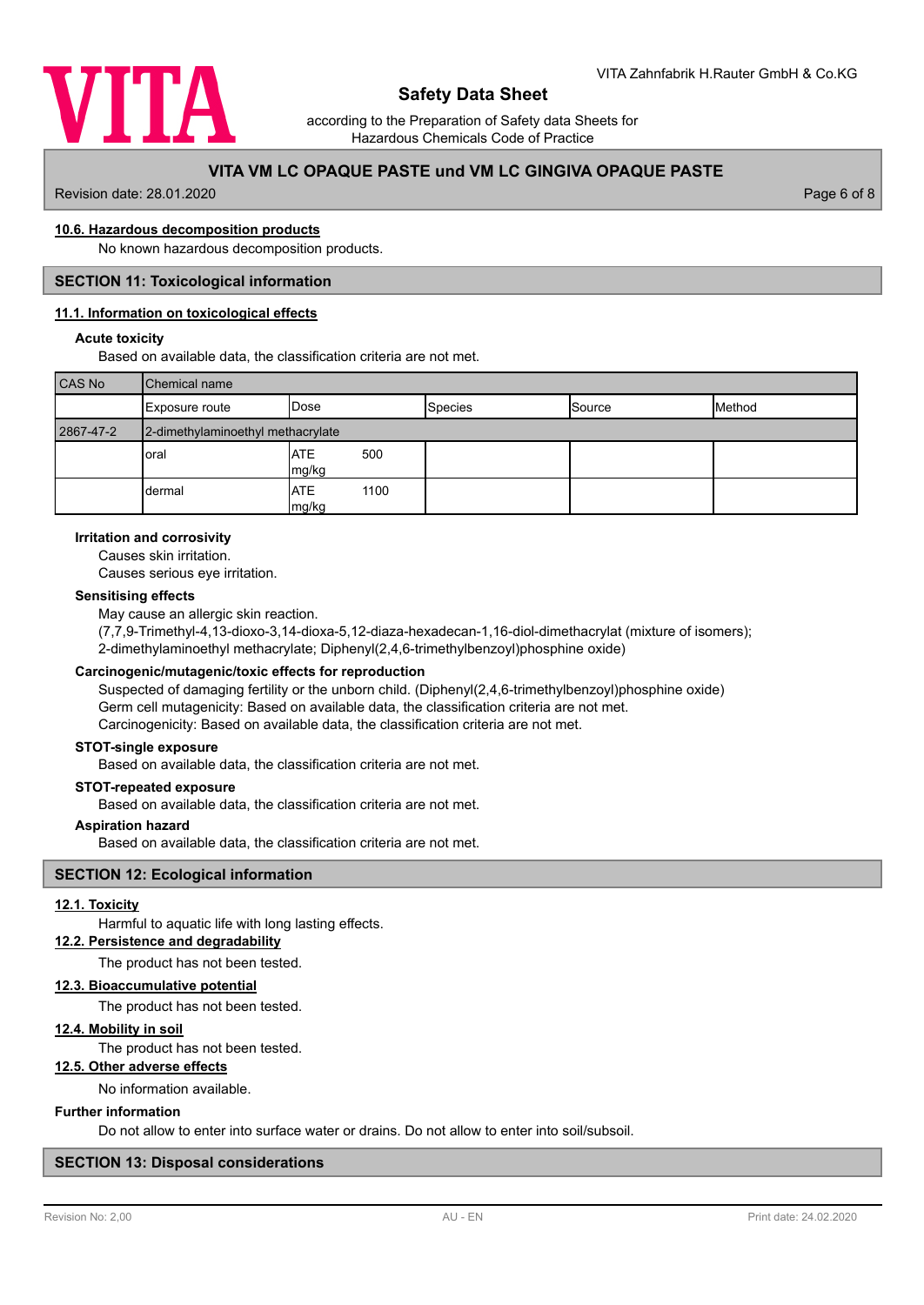

according to the Preparation of Safety data Sheets for Hazardous Chemicals Code of Practice

# **VITA VM LC OPAQUE PASTE und VM LC GINGIVA OPAQUE PASTE**

Revision date: 28.01.2020 Page 7 of 8

#### **13.1. Waste treatment methods**

#### **Disposal recommendations**

Do not allow to enter into surface water or drains. Do not allow to enter into soil/subsoil. Dispose of waste according to applicable legislation.

## **Contaminated packaging**

Non-contaminated packages may be recycled. Handle contaminated packages in the same way as the substance itself.

#### **SECTION 14: Transport information**

#### **Land transport (ADG)**

| 14.1. UN number:                                                         | No dangerous good in sense of this transport regulation. |
|--------------------------------------------------------------------------|----------------------------------------------------------|
| 14.2. UN proper shipping name:                                           | No dangerous good in sense of this transport regulation. |
| <u>14.3. Transport hazard class(es):</u>                                 | No dangerous good in sense of this transport regulation. |
| 14.4. Packing group:                                                     | No dangerous good in sense of this transport regulation. |
| <b>Marine transport (IMDG)</b>                                           |                                                          |
| 14.1. UN number:                                                         | No dangerous good in sense of this transport regulation. |
| 14.2. UN proper shipping name:                                           | No dangerous good in sense of this transport regulation. |
| 14.3. Transport hazard class(es):                                        | No dangerous good in sense of this transport regulation. |
| 14.4. Packing group:                                                     | No dangerous good in sense of this transport regulation. |
| Air transport (ICAO-TI/IATA-DGR)                                         |                                                          |
| 14.1. UN number:                                                         | No dangerous good in sense of this transport regulation. |
| 14.2. UN proper shipping name:                                           | No dangerous good in sense of this transport regulation. |
| 14.3. Transport hazard class(es):                                        | No dangerous good in sense of this transport regulation. |
| 14.4. Packing group:                                                     | No dangerous good in sense of this transport regulation. |
| 14.5. Environmental hazards                                              |                                                          |
| <b>FNVIRONMENTALLY HAZARDOUS:</b>                                        | no                                                       |
| 14.6. Special precautions for user                                       |                                                          |
| No information available.                                                |                                                          |
| 14.7. Transport in bulk according to Annex II of Marpol and the IBC Code |                                                          |
| not applicable                                                           |                                                          |

#### **SECTION 15: Regulatory information**

#### **15.1. Safety, health and environmental regulations/legislation specific for the substance or mixture**

### **National regulatory information**

#### **Additional information**

AICS

7,7,9-Trimethyl-4,13-dioxo-3,14-dioxa-5,12-diaza-hexadecan-1,16-diol-dimethacrylat (mixture of isomers): Yes. 2-dimethylaminoethyl methacrylate: Yes. Diphenyl(2,4,6-trimethylbenzoyl)phosphine oxide: Yes. Camphorquinone: Yes. Ditrimethylolpropane Tetraacrylate: Yes. Titanium dioxide: Yes.

SUSPM

7,7,9-Trimethyl-4,13-dioxo-3,14-dioxa-5,12-diaza-hexadecan-1,16-diol-dimethacrylat (mixture of isomers): No 2-dimethylaminoethyl methacrylate: No Diphenyl(2,4,6-trimethylbenzoyl)phosphine oxide: No